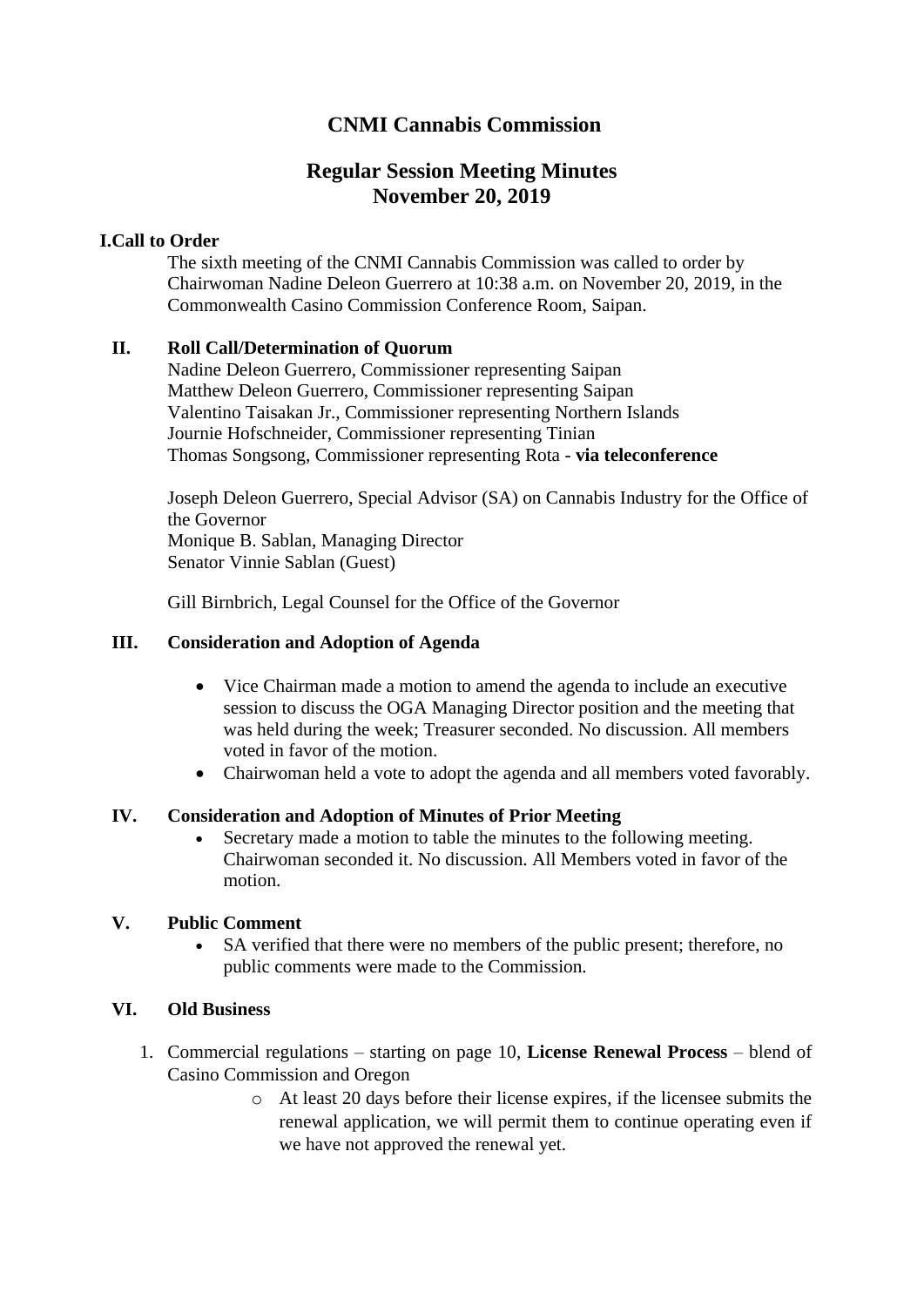- o **Financial Business Records** (bottom of page 11) If the licensee does not apply to renew within 20 days of the license expiring, the licensee will not be able to continue operating and the license will expire on the date issued. There is a provision regarding seizing operation later in the draft.
- o **Financial business records** retention period for electronic or paper form documents (for 3 years) as there is currently no set timeframe for retention of cannabis documents
- o SA mentioned that we use different terminology such as "Marijuana licensee"; all members agreed to strike 'Marijuana' and refer to it as 'licensee'.
- o For clarity, add "audits of reports" to (c)
- o **Standardize Scale** Vice Chairman briefly mentioned that we need to do more research on this
- o There are no labs in the CNMI that could test cannabis
- o SA mentioned that BCEQ only has a lab for water quality; Vice Chairman will talk to public health
- o Testing is done off island for medical currently in the CNMI
- o Licensed Premises Restrictions and Requirements (a) 2. And (b) 1. Amend to include the exemption of 4 CMC 53074 (grandfathered public land such as hotels)
- o (c) 1. Replace (v) with 'an area that is outside of the approved location for marijuana retail establishments'
- o (e) include 'marijuana research certificate holder'
- o (f) 2. Strike 'alcohol or other intoxicant'
- o Members discussed alcohol establishments adjacent to cannabis establishments and patrons consuming alcohol and cannabis
- o Secretary brought up temporary use licenses (for events) which needs to be expanded to include the prohibition of alcohol to avoid circumvention of rules by applying for a temporary cannabis event license and applying for a beer garden, for example.
- o Vice Chair mentioned 420 event that cannot be on public land; Secretary recommended potential location that falls under 4 CMC 53074 (ie. Hotel)
- o Members agreed to circle back around to temporary use events
- o (j) Secretary asked to review the definition of licensee representative which she mentioned is problematic as it is too open and would create compliance and enforcement issues. Licensee representative should be amended in statute. Under current statue, a licensee representative, as defined, could transfer a license to another individual and not even be a director/officer/shareholder of the company. How much authority does the licensee representative have? Are they liable for the license? Etc. This definition needs revisited. Secretary also brought up 'Third Party Operator' which is an individual or company that has a managerial contract with the licensee to operate the business on their behalf. We can consider this as an option.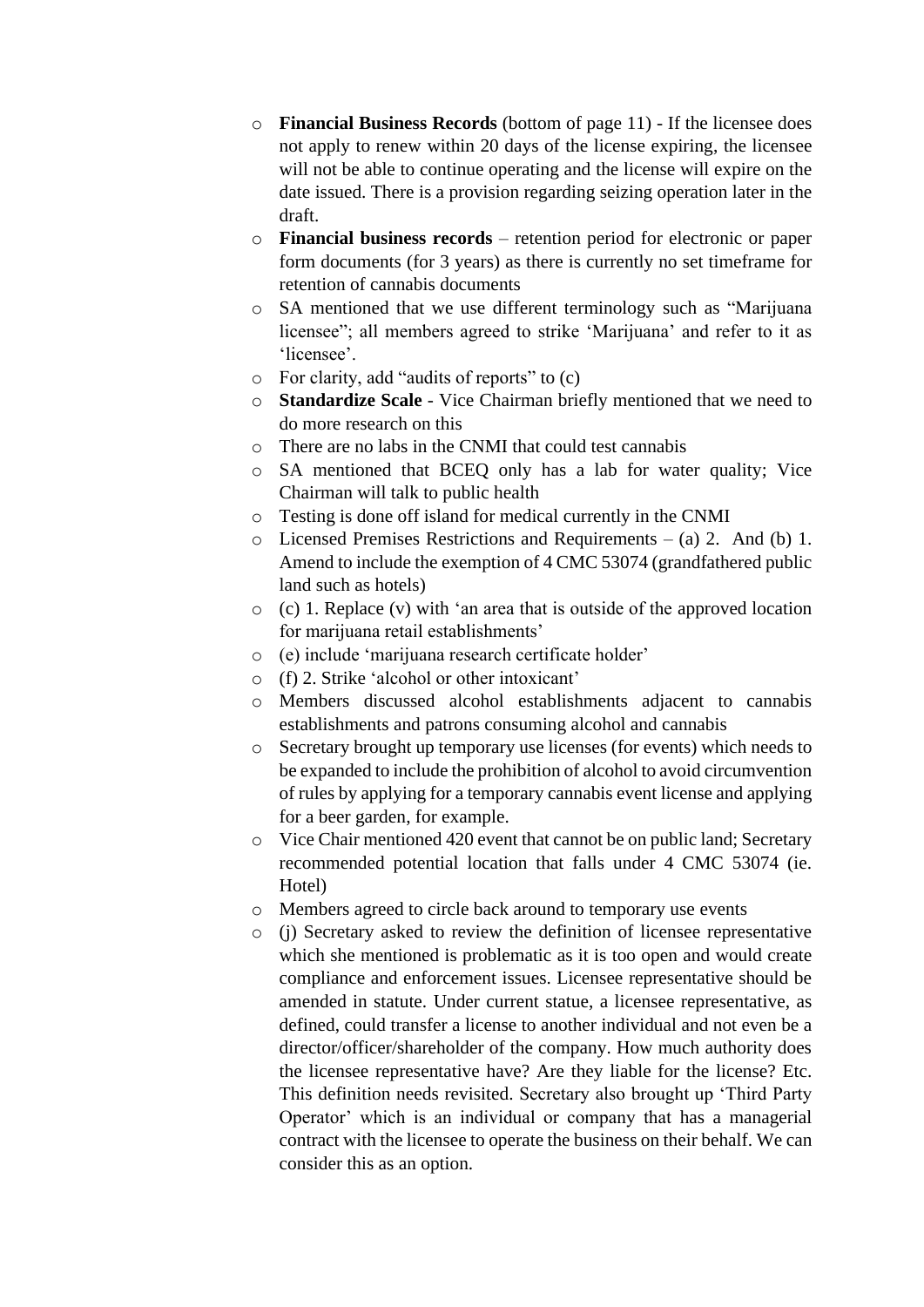- o 4. Strike 'OAR'
- o Members discussed subletting ie. Is subletting interpreted as Docomo's charging station to be a sublet? (subletting section came from Oregon regulation); members agreed to leave subletting.
- o Secretary raised that if we permit subletting after issuing a license and outlining the approved area(s), and for example, the licensee carves out a section for someone to open up a concession stand, we would need the licensee to report that to the Commission so that the floor plan can be amended and approved to permit this change. Otherwise, this would be challenging for inspectors to determine approved area(s).
- o Members agreed that we could add a line " license may not sublet any portion of the premises unless approved by the Commission" and have regulations in lounges regarding the floor plan requirements so that MD's staff can analyse the proposal to ensure it still complies with licensing requirements. Secretary also mentioned we need to authority to charge for these types of changes.
- o Vice Chair explained the penalty should be severe (loss of license) if a licensee does not purchase from a licensee
- o Members discussed not including the requirement for licensees to have other agency permits and to include a standard line that advises licensees to obtain all required licenses, permits, certificate etc. in order to carry on business. Secretary raised that we can suspend licenses until the agencies advise the Commission that the licensee is in compliance with them. Ie. Business License
- o Members discussed licensees holding more than one license type under the same company; this would mean one licensee (entity) holds more than one licenses at different premises. This is how it would appear if we had a data base to support this information.
- o Members discussed minors and prohibiting access to licensed establishments
- o Adding subsection (t) that is the catch all to include that licensees are should have their required permitting from the CNMI government to operate the business and maintain compliance.
- o **Signage** Create a template to have on the Commission's website for licensees to download
- $\circ$  SA clarified that (b) was in reference to (a) 1 & 2
- o **Closer of Business** (b) 2. Members agreed that 'reasonable period' should not exceed 6 months; Secretary raised the question on compliance and enforcement accountability if we do not require the licensee (executor) to submit an executor application and an infraction occurs, the deceased licensee would be held liable which does not make sense. In the case of a sole proprietor, this section would work; however, if a shareholder in a private corporation is deceased, a transfer of shares would be required so that the license does not expire, unless of course the entity dissolved. Same with a partnership.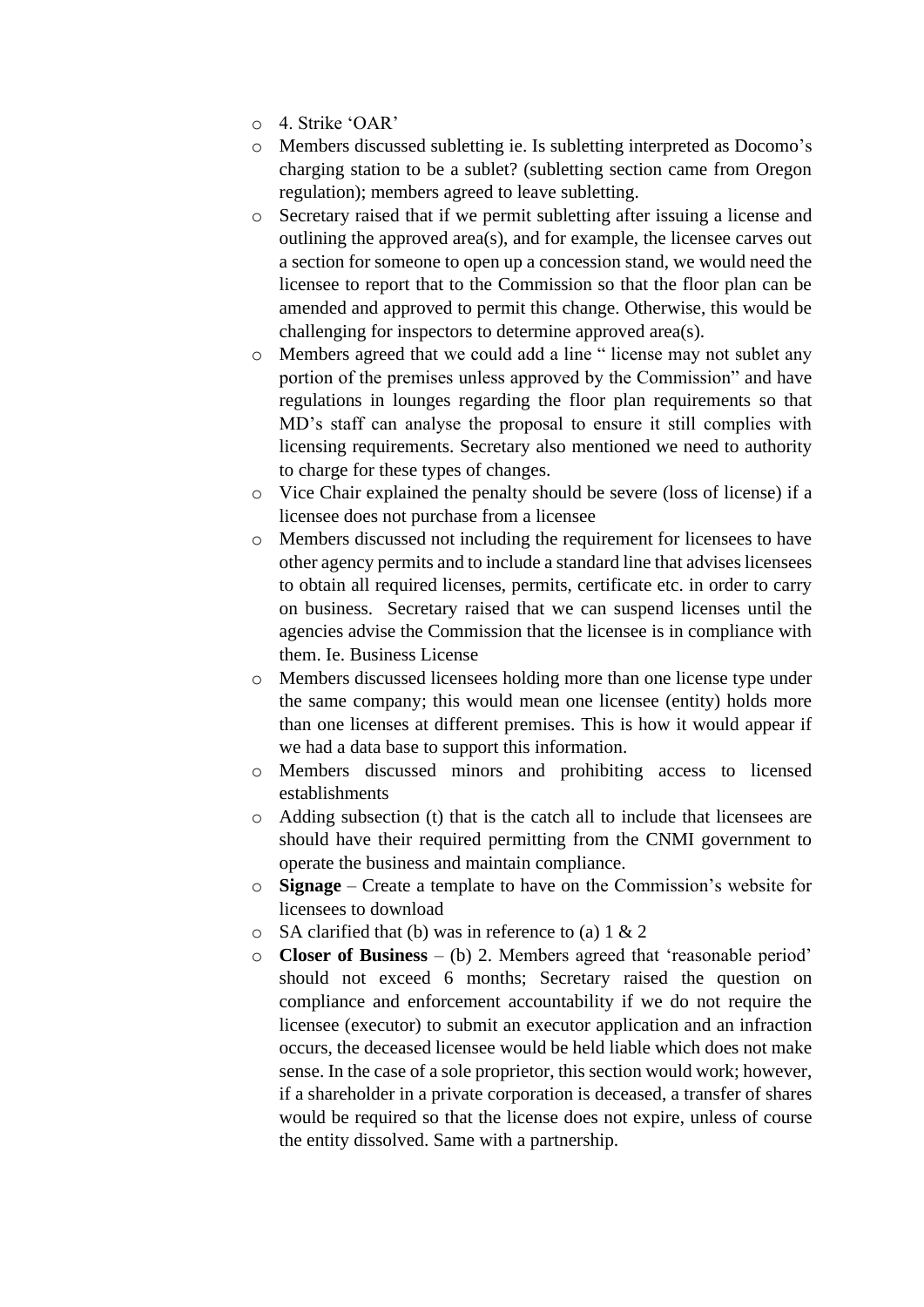- o Vice Chair and Gil raised the point that there would still be product to consider and that the Commission could apply discretion on what happens with the product (what is permissible)
- o Secretary raised again, if sole proprietor dies, who is liable if we allow 6 months to operate; Gil said that we can hold off and wait until that situation comes up and to make it clear, that if someone dies, they have to report to the Commission.
- o Members agreed to remove the 6 months and leave it as 'reasonable time as approved by the Commission' to allow for discretion
- o Members discussed commercial licenses requiring accountability of every marijuana product
- o **Licensee Prohibitions –** SA asked Gil if any foreign country legalized marijuana, can we export and import between? The point of entry is the issue due to it regulated by the Feds. Secretary raised the point that the only way between the CNMI islands is by boat and plane and should treat the water way at least as a "highway" between the islands that would allow for transportation of cannabis. SA asked about the 3 mile radius. Secretary asked about what happens when Washington is legal; however, there are the San Juan islands that is also Washington. How do they get the product from the mainland to the islands when the state is legal?
- o SA elevated the fact that we do not have a section regarding potency levels and thresholds; Secretary said we should for public safety purposes but it would be difficult to do without a lab; Vice Chair mentioned we should come back to this to discuss. SA agreed that we would need to come up with a minimum standard. Members agreed.
- o Chairwoman proposed all new business today and other items to tomorrow's meeting.

**RECESSED** Chairwoman called recess at 1:08 p.m. **IN SESSION** Chairwoman called the meeting back to order at 2:01 p.m.

#### **VII. New Business**

- 1. Establishing a regular meeting
	- o Second Wednesday of every month will be our regular meeting
	- o If the Wednesday falls on a holiday, the next business day will be the meeting day
- 2. Update on meeting with the Attorney General
	- o SA possibility of getting a designated counsel, the answer is basically no. They are short staffed and continue with the LSR to request counsel to be at our meetings
- 3. Managing Director's Report
	- o We've publicly announced the hiring of Monique Sablan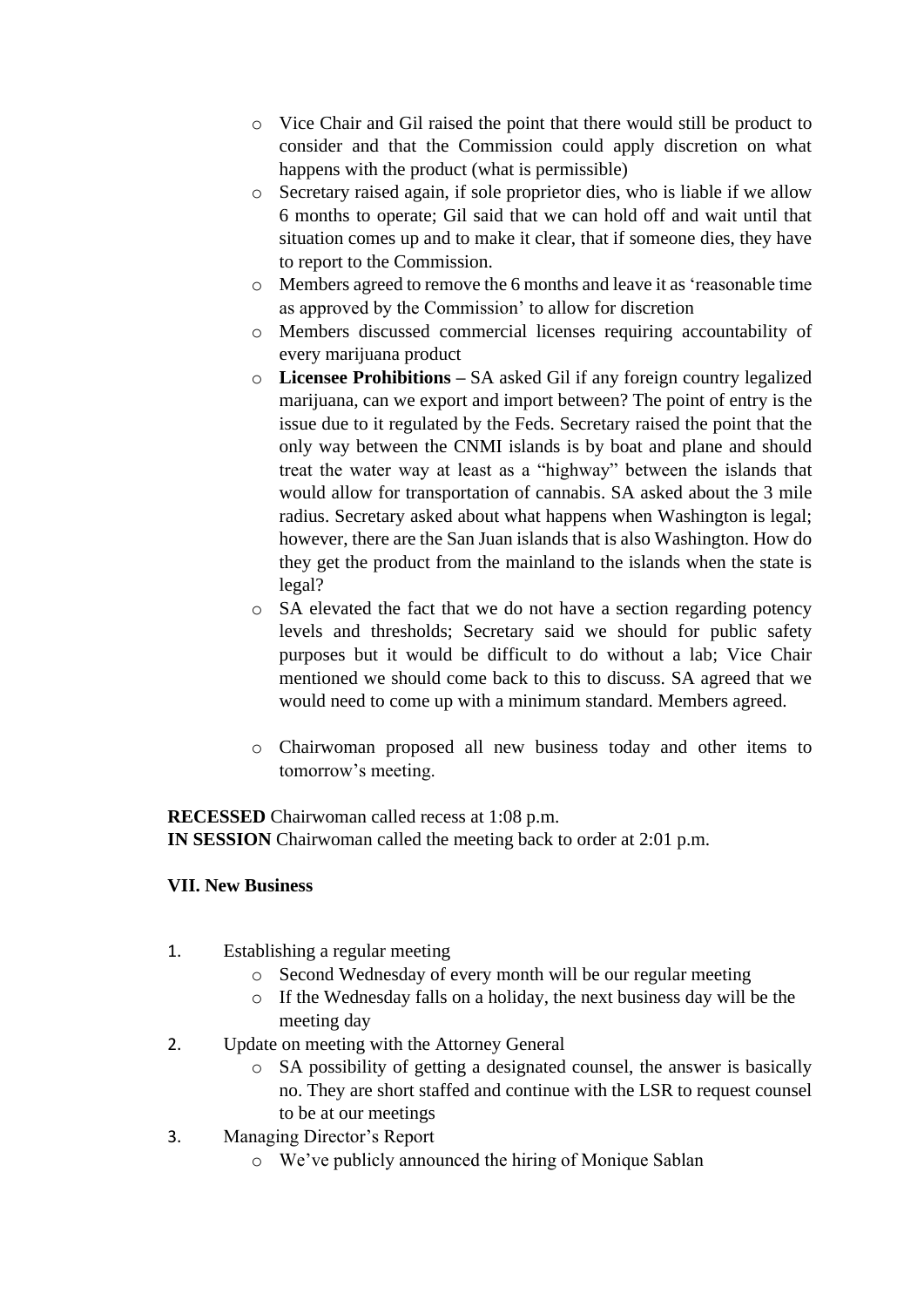- o Vice Chair mentioned we added a standing report for the MD to be able to report out
- o MD has been looking into office space for us
- o Chairwoman mentioned that when we give out the FAQs or any outreach, we should add the phone number for MD with the extension
- o Chairwoman gave the Casino Commission keys to MD
- o SA offered his assistance and the Governor's office for admin assistance until such time we hire an executive assistant
- o Vice Chair mentioned that we should start getting the PD's for all the positions: permitting office etc. Access the PDs from the CCC.
- o Members agreed that the MD can determine who is the selection committee, for positions that the Commission will hire. They are civil employees, so it is not a requirement to post the positions.
- o MD asked if we budgeted for any additional staff this fiscal year and Vice Chair responded that additional staff (other than the executive secretary/assistant) at this point would not be necessary.
- o Discussed the executive assistant tasks would take minutes, travel arrangements
- 4. Miscellaneous Items
	- $\circ$  Sample template created by Secretary a tool to use for planning while we are going over different sections of the regulations, applications that are required, process maps, stakeholders that we need to collaborate with or contact etc.
	- o Chairwoman mentioned that we will divide up the sections of the draft regulation for each member to edit to keep accountability and have it ready for AG to review
	- o Chairwoman will follow up with AG in the following week to find the status of Homegrown Registry
	- o SA confirmed that Executive Session must be in the minutes but may not be disclosed publicly, kept confidentially.
	- o January 24 Pesticide Training for Growers conference put on by NMC in Tinian but you can also live stream. Chairwoman said the Commission would travel to Tinian on January 23<sup>rd</sup> and leave on January 24<sup>th</sup>.
	- o MD asked for people to use her government email going forward: [Monique.sablan@gov.mp](mailto:Monique.sablan@gov.mp)
	- o Chairwoman made a motion to go into executive session to discuss an OGA request regarding the MD position; Treasurer seconded. No discussion. All members were in favor. Ms. Monique Sablan left the room and entered executive session at 2:56 p.m.

#### **EXECUTIVE SESSION**

o Chairwoman made a motion to move out of executive session; secretary seconded it, no discussion, all members voted in favor of the motion.

#### **IN SESSION**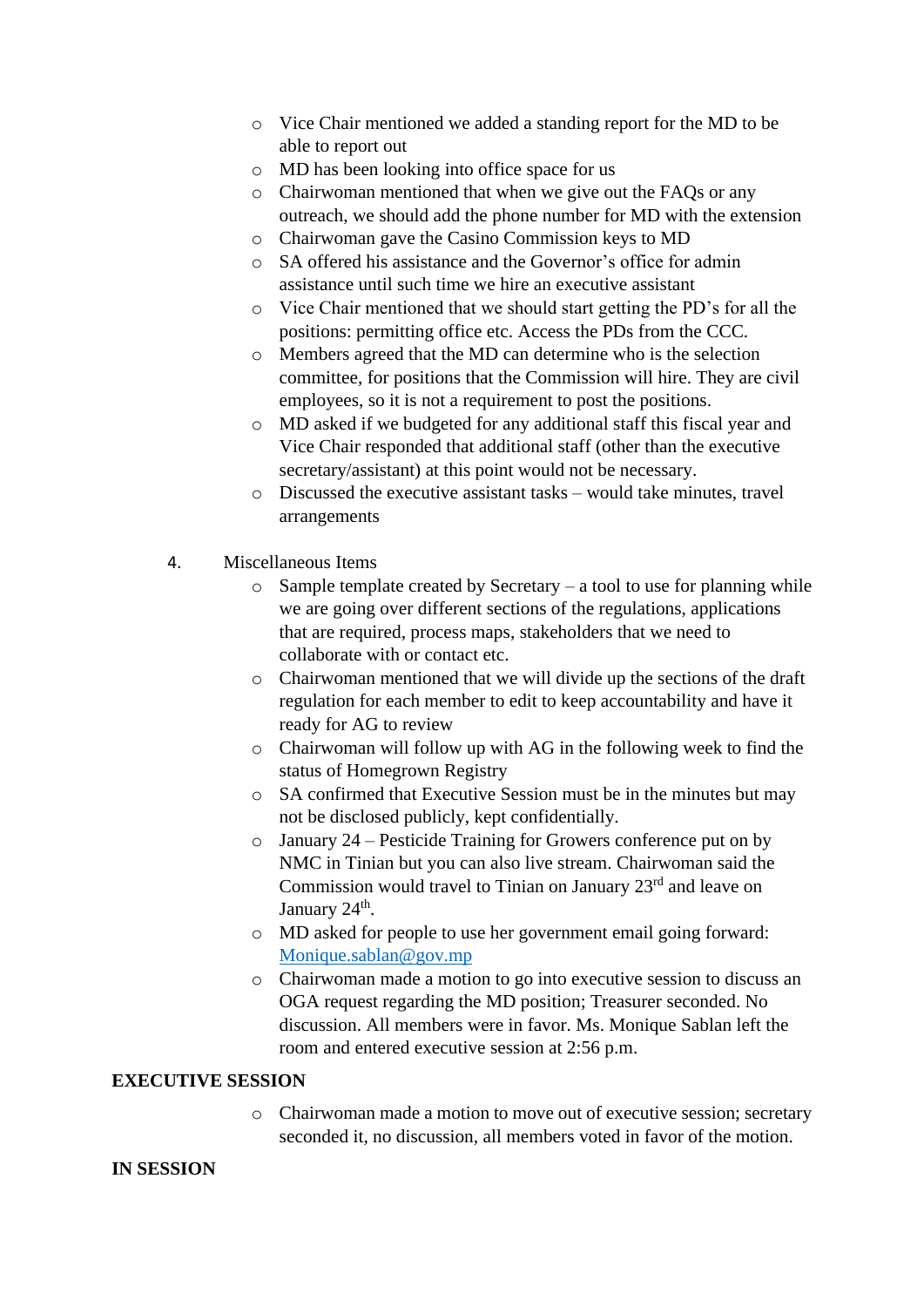- o Chairwoman called the meeting back into session at OGA requested filed by Dwayne Davis regarding the MD position. Action items include drafting a LSR to submit to AG's office for review and determine next action once they respond. We also discussed other applicants that may be eligible for the executive secretary position. We are tabling that until we decide on when we will start the hiring process.
- **RECESS** Chairwoman recessed the meeting at 3:52 p.m.

#### **November 21, 2019**

- **IN SESSION** Chairwoman brought the meeting back in session at 10:04 a.m.
	- o **Application Processing** (d) 1. Vice Chair mentioned that we have not determined the percentage of ownership; 10% is what is in the draft, but we did not say what ownership we wanted to say defines an applicant. Secretary explained how it comes down to voting or nonvoting shares for corporations, the applicant would need to be responsible for reporting any changes to their company. There are two suitability reviews: criminal background checks and association suitability. Any entity that holds 10% or more of the applicant company, should require their criminal record check. Otherwise, the applicant are the partners in a partnership and directors/officers.
	- o Secretary asked if there is a suitability process (background check etc.), Vice Chair advised we can deny if they are not of good or moral repute, regular compliance. Secretary raised that it would be difficult to ensure applicants are not involved in organized crime if we do not do background checks. Vice Chair recommended we add initial fees to the application to do the background checks on the applicant.
	- o Vice Chair recommended that entities are responsible for outlining their percentages of share interest at the time of application
	- o Secretary recommended a question could go on the renewal application that asks if any of the composition of the entity has changed and if anyone changed to have more than 10%, they would have to report to the Commission so the shareholder can have a background check done because they are now over 10%. MD suggested if at the time they renewed we see a change occurred several months before renewal; they could be penalized for not reporting. Secretary recommended the changes be reported within 10 days of the change occurring.
	- o Chairwoman divided up the draft regulations in sections and assigned them to each Commissioner
		- Matt Application Procedures to right before True Name
		- Nadine True Name on Application stop before Denial of application
		- Val Denial of Application up to Changing, Altering or modifying license
		- $\blacksquare$  Thom License renewal up until Signage
		- Journie Closer of Business up until end of page 15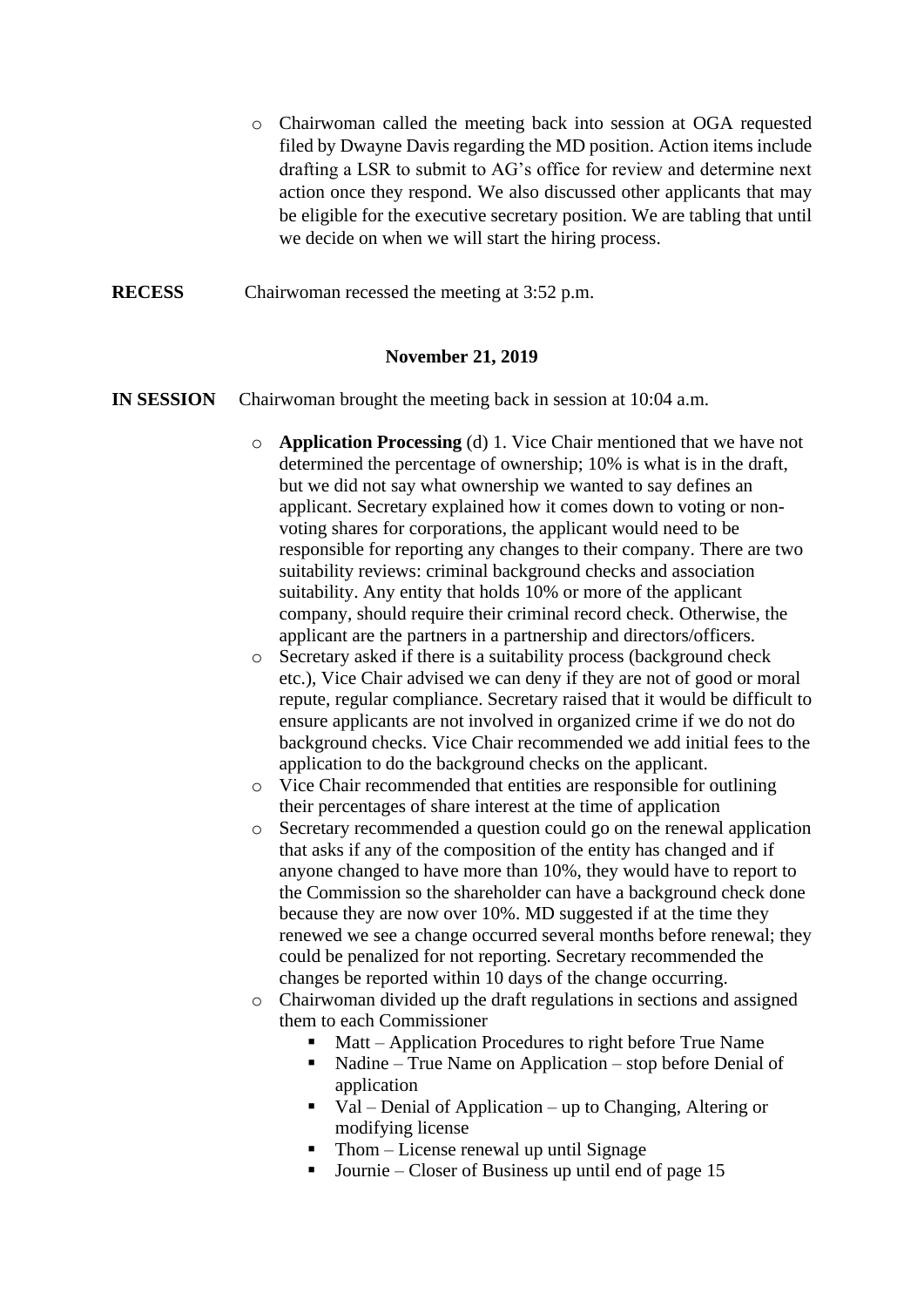- o MD offered to track the LSRs of when we send sections to AG
	- Package 2 Trade Sample up to Processes, policies and procedures page 1-10
	- Package 3 Page 23, Processes, policies and procedures to right before transportation and delivery of marijuana items
	- Package 4 Start at page Transportation and delivery of marijuana items page 23 – 29
- RECESS Chairwoman called recess at 10:58 a.m.
- IN SESSION Chairwoman called meeting back to order at 11:24 a.m.
	- o Review of draft regulations, Package 2, beginning with Trade Samples
		- Taken from Oregon
		- Producer may provide samples to Processor and wholesaler
	- o Surveillance Vice Chair took out five sections such as alarm systems, video recording requirements, etc; however, members discussed public safety and making it mandatory for licensees to have functioning surveillance. Commissioner Songsong added that in his experience working with DLNR, surveillance cameras would often go missing and concerned about the financial impact this would have on micro producers. A suggestion was raised to have security waivers dependent on the scenario
	- o Camera coverage requirement, security plans and waivers mostly concerned about micro producers
	- o Add a new section: Required Camera Coverage and Camera Placement: All licence premises must have camera coverage and identify where on their floor plan
	- o Chair woman raised speaking to CUC to talk to them about the infrastructure necessary for the industry; Vice Chair suggested we add a question on the producer applications that asks them for their anticipated electrical use and share with CUC on a regular basis to provide them a projection.
	- o Safety Inspections: Members agreed to strike "marijuana" from (a) and strike (b) remove the requirement for licensees to keep in contact with CUC. Page 3
	- o General Sanitary Requirements: Members agreed to strike "marijuana" from "marijuana licensee".
	- o Secretary suggested we remove the requirement to regulate licensee's health it should be left to the licensee and health to regulate this. SA stated it would be good to have something left in the regulations about not permitting employees to continue work if there were any communicable illnesses. Vice Chairman stated that there is a financial liability that owners would have to maintain sanitary standards and have an incentive to stay in line with health requirements. Members agreed to strike (a)  $1 \& 2$ .
	- o Members discussed the occurrence of a natural disaster and Secretary brought up practice in BC, Canada, where licensees can apply (in the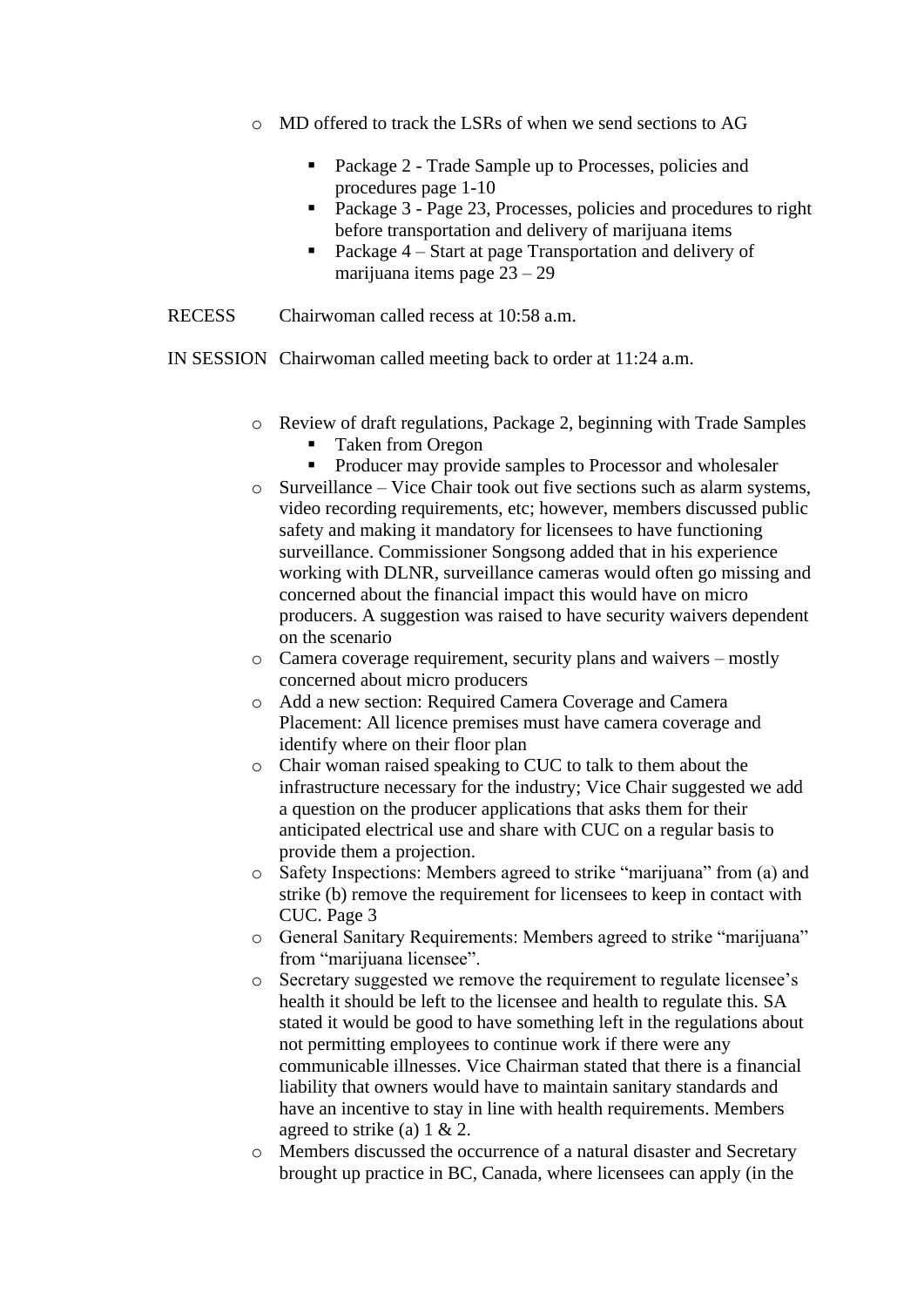form of an application) for a request for discretion to the regulatory requirements if they endured a natural disaster which prevents them from operating; perhaps move the licence into dormancy until the establishment is operational.

- o After further discussion, members agreed to strike the entire General Sanitary Requirements section.
- o Marijuana Producers Privileges, Prohibitions mix of Oregon and CNMI
	- #3 (ii) strike "non-profit dispensary" and strike addition of "retailer"
	- #3 (iii) strike "marijuana lounge"
- o Vice Chairman asked if an immature plant stays with a retailer in storage and happens to mature, what happens?
- o Chairwoman mentioned that if they have a producer and a retail licence, they can sell an immature plant.
- o Secretary suggested we write out all possibilities for all license types to see what each license is authorized to do. Ie. Sell, consume, transport etc.
- o Chairwoman asked if a licensee could display marijuana plants in their lounge; members agreed if it isn't accessible and useable.
- o Members helped Vice Chairman draw out all the different scenarios (flowchart) on the whiteboard regarding each licence types. Ie. Processor can sell to wholesale
- o All license types need site inspections, security, floor plans, waste disposal and all on CTS except for Class 2
- o SA clarified that seeds are included as marijuana products which means it can be taxed.
- o Members discussed Class 2 bring your own marijuana
- $\circ$  Secretary raised the requirement for Class 2 to have limits in these types of establishments. Members discussed 1 oz limits.
- o MD asked if the limits were once per day or transaction. It was clarified that it is per transaction.
- o Retailers cannot sell more than 6 immature plants to a homegrown registered card holder within a 3-month period; must keep internal registry of people purchasing immature plants and record the patron's valid homegrown registry card information.
- o No takeout for Class 1; onsite consumption only
- o Chairwoman suggested we limit the number of lounge licenses issued to be discussed later
- RECESS Chairwoman called recess at 1:50 pm
- IN SESSION Chairwoman called the meeting back to order at 2:33 pm
	- $\circ$  Page 4, #4 Purchase and receive
		- #4 (ii) strike "and", add "or certified waste disposal company"
		- #4 Strike (iii)
	- o Marijuana Producers Start up inventory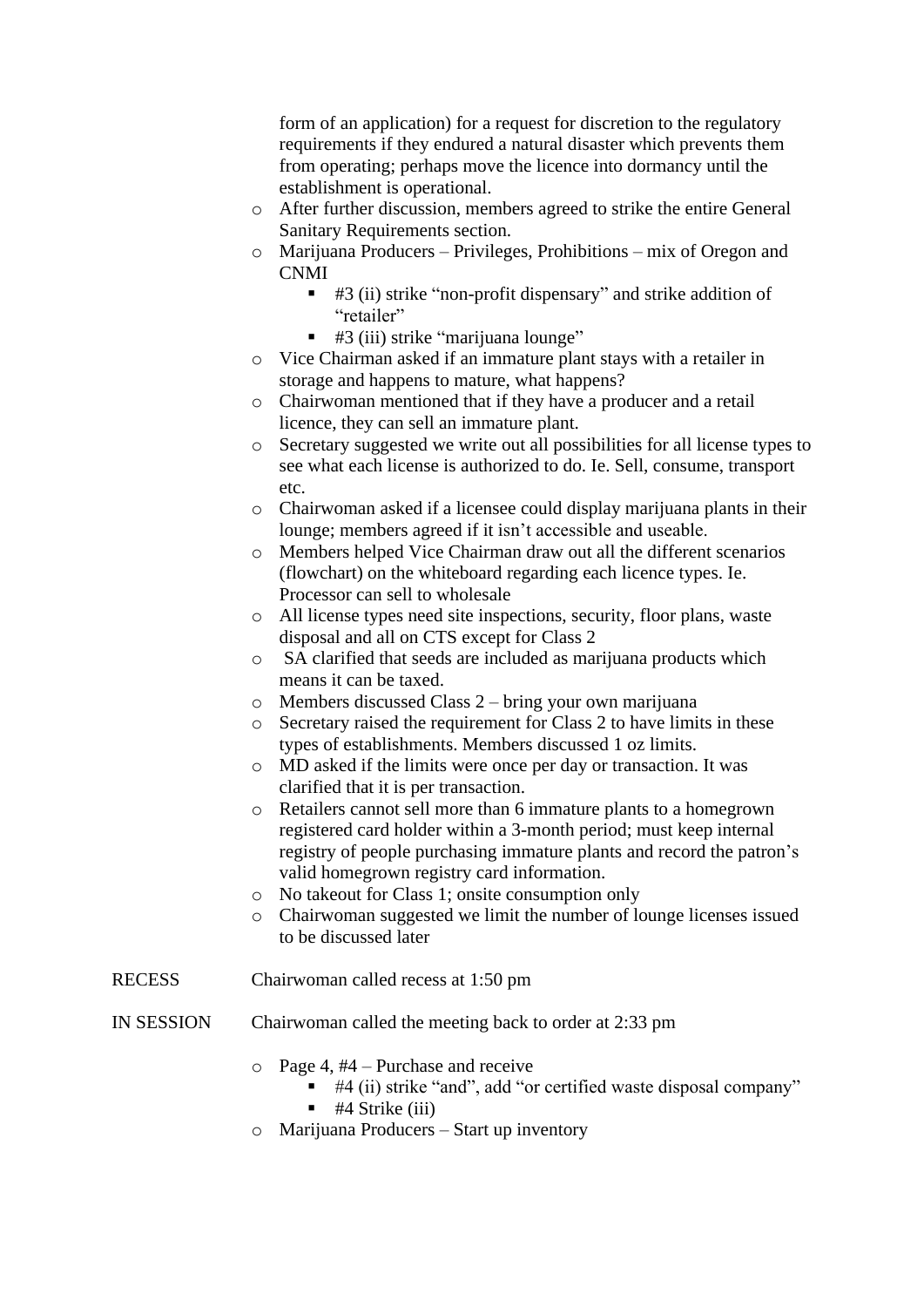- $\bullet$  (a) #1 the dates need to change whoever is licensed has a 365-day window to have immature plants and seeds from anywhere
- (b) strike 90 day and replace with "one year" start-up period
- o Pesticides, Fertilizer and Agricultural Chemicals
	- Change (a) to "A producer may only use pesticides in accordance to applicable CNMI laws and regulations"
	- (b) add "in accordance with applicable law and regulations"
- o Commissioner Songsong discussed natural pesticides used in Rota i.e. soap and water for aphids
- o We are deferring to the right agency (BCEQ) and will follow up with them regarding pesticides
- o (e) change "two years" to "three years" for consistency
- o Retailer Privileges; Prohibitions
	- $\blacksquare$  #2 strike "and deliver"
	- Add #3 for (ii) and (iii). For (iii) change "return" to "returned"
- o MD brought up the possibility of owners using mobile payment for the sale of marijuana outside of the approved licensed establishment. Members agreed to clarify the requirement of sale occurring only at the approved licensed premises.
- o Purchase and receive is now #4
- $\circ$  New # 6 (former #5) strike "; and"
- o New #7 add a semicolon at the end of the sentence
- o New #8 add a semicolon at the end of the sentence
- $\circ$  Add a #9 "May sell immature marijuana plants to consumers provided that the consumer presents a valid Homegrown Marijuana Registry information as determined by the Commission and that the retailer maintains adequate records of sale.
- o (b) A retailer may not:
	- $\blacksquare$  Strike (v)
	- Add a new  $#2 "may not sell more than four immature$ marijuana plants at any one time within a 90-day period"
- o Members discussed whether to limit the number of marijuana seeds sold (taken from Oregon regulations) and considered limiting this to per 90 days; the decision landed to leave it to ten marijuana seeds per day. Members agreed to review this rule later.
- o Members discussed the option on providing discounts; Secretary mentioned encouraging intoxication. Members discussed offering accessories for a discounted price; however, not to go below a minimum pricing (although we do not know the value yet) (wholesale reserve controls).
- $\circ$  #7 strike "an industrial hemp commodity or"
- $\circ$  Strike #8 requirement of protective gloves
- o Members discussed returning marijuana, tracking these transactions, and what to do with the product. Members discussed if packaging is tampered with, product should not be resold.
- o A retailer may not sell or transfer a returned marijuana item if it is original packaging has been opened, damaged, altered or tampered or expired.